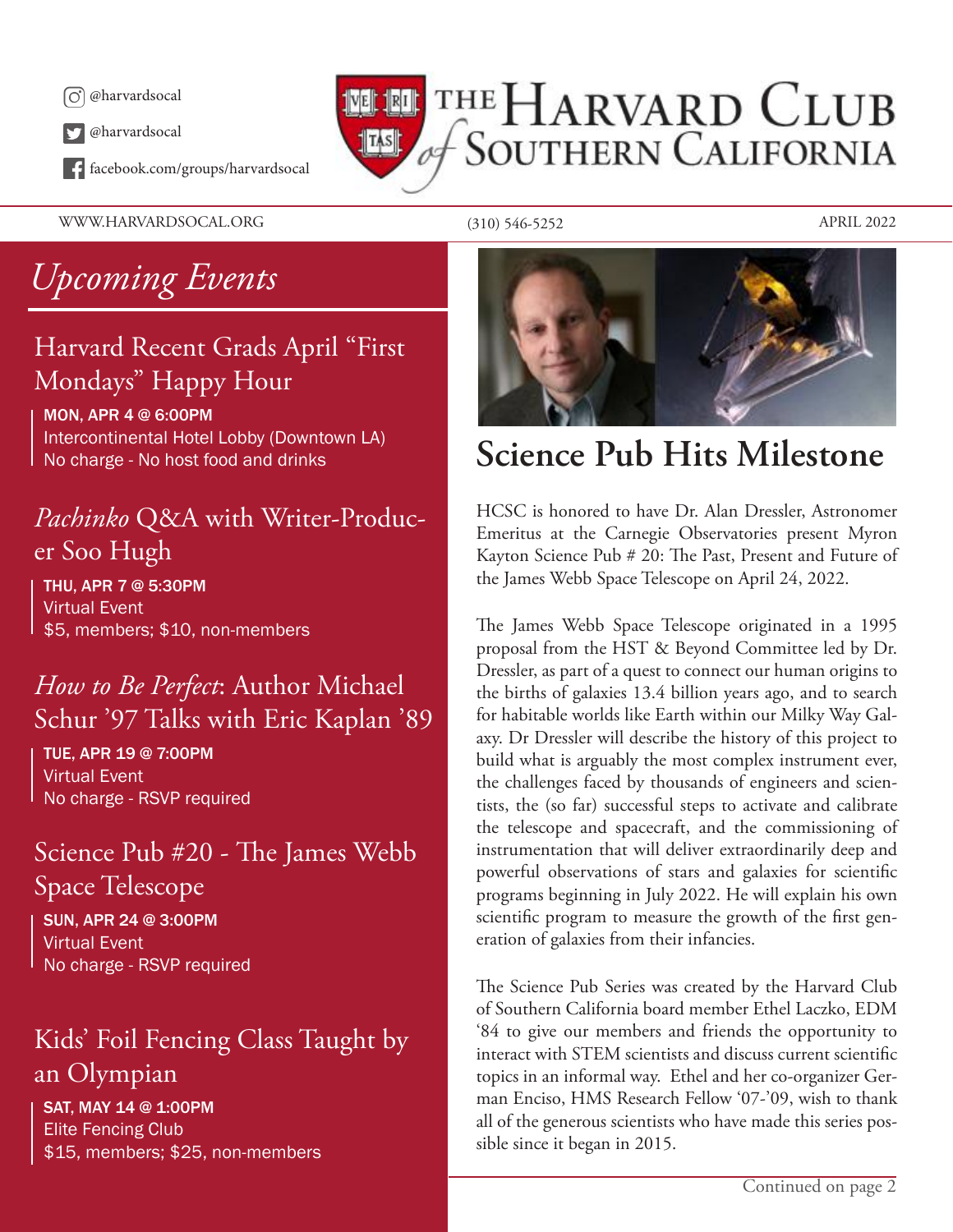The Science Pub series is named after former Club president Myron Kayton '56, who was a regular attendee of the Pub talks and had a deep commitment to science, having served as Deputy Manager for Lunar Module Guidance and Control at NASA's Johnson Space Center in the 1960s. Recent talks include a presentation by John Mulchaey, director of the Carnegie Observatories, and a lively lecture by 2020 Physics Nobel Prize winner Andrea Ghez. We have been able to continue regular talks during the pandemic by offering them virtually over Zoom. Other topics covered in our series have included science-based lifestyle medicine and computational biology, among many other fields.

The HCSC invites all members to participate in this program. If you are interested in suggesting topics or volunteering to present, please contact etheledu@yahoo.com or enciso@uci.edu.



# **Appeal from the Harvard Club of Ukraine**

With the terrible events unfolding in Ukraine and the humanitarian catastrophe that has been created, many club members have expressed the desire to help. To do so the Harvard Club of Ukraine has asked the Harvard Club of Southern California to help Ukraine and its civilians as the Russian war continues by considering donating to the following organizations. The HCSC has reviewed these organizations and believes them to be credible; however, you should of course do your own research prior to donating.

- **• Razom's Emergency Response (https://razomforukraine.org/)** is the SOS button that is pressed in times of need. The project was created to provide urgent help and support in the face of an extreme and unforeseen situation in Ukraine. Razom is responding to this by providing critical medical supplies and amplifying the voices of Ukrainians.
- **• The Voices of Children Foundation (https://voices.org.ua/en/)** has been helping children affected by the war since 2015.
- **• The Ukraine Humanitarian Fund (https://crisisrelief.un.org/t/ukraine)** is one of the UN's country-based pooled funds. Contributions are collected into a single, unearmarked fund and managed locally under UN leadership. As crises evolve, funds are made directly and immediately available to a wide range of partner organizations at the front lines of response.
- **HIAS (https://www.hias.org/)** works around the world to protect refugees who have been forced to flee their homelands because of who they are, including ethnic, religious, and sexual minorities. For more than 130 years, HIAS has been helping refugees rebuild their lives in safety and with dignity.
- **• Icanhelp's (https://icanhelp.host/)** mission is to find homes in Europe and the U.S. for Ukrainian people seeking shelter. The platform was initiated by two Obama Foundation European Leaders: Farhad Shamo Roto, an Ezidi refugee in France and President of Voice of Ezidis, and Nick Antipov, a Belarusian LGBTQ defender and asylum seeker in Berlin.

Kostiantyn Lisnychyi, Secretary and Board member of the Harvard Club of Ukraine and Chairman of the Professional Government Association in Ukraine (the largest international university alumni association in Ukraine) suggests reading the Kyiv Independent (https://kyivindependent.com) for news about the Russian invasion, and has offered to try to answer any questions you may have about the situation on the ground in Ukraine. You may reach him at harvardclubofukraine@gmail.com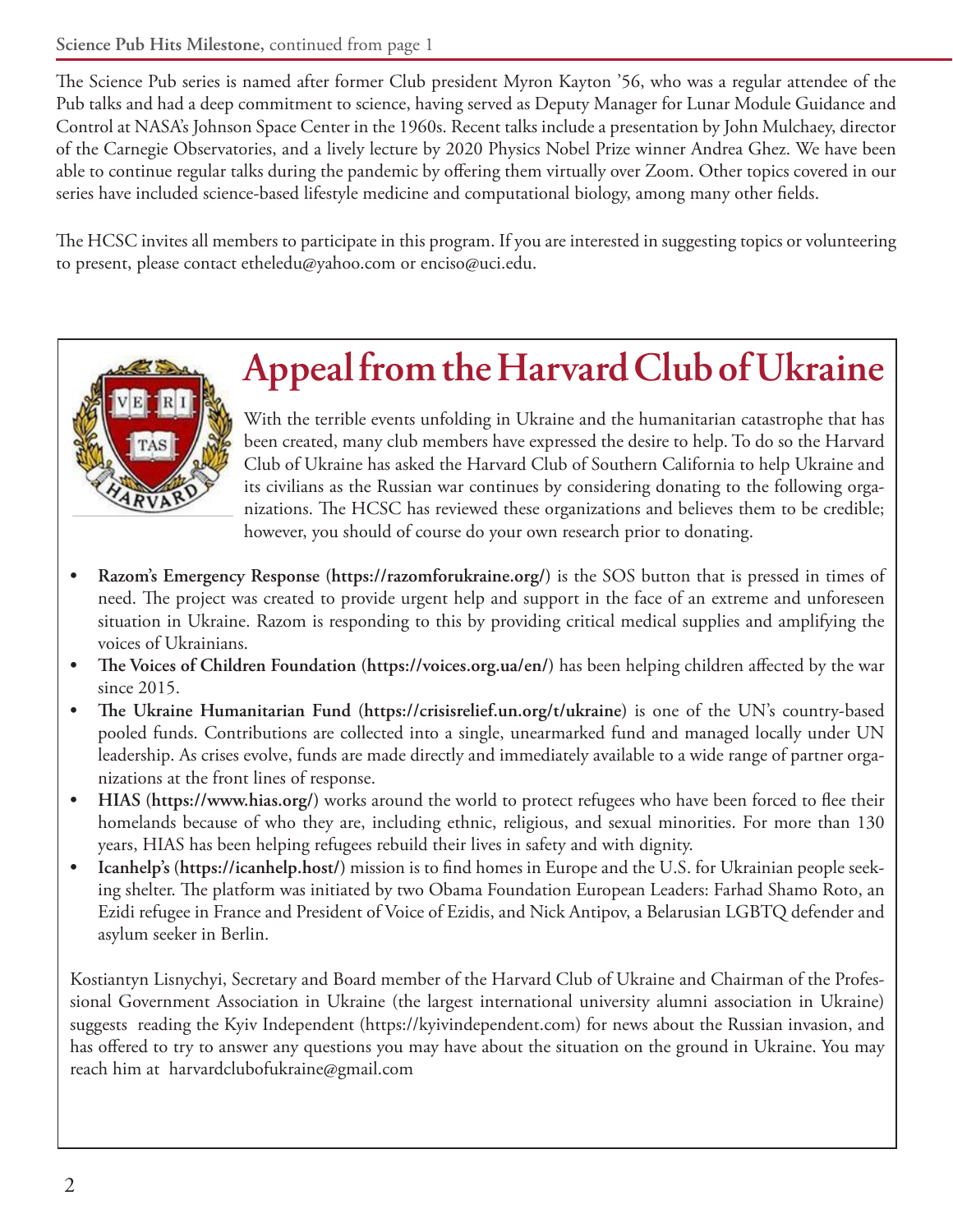### Harvard Recent Grads Happy Hour

The HCSC Recent Grad Committee hosted its first post-pandemic, in-person happy hour on March 7. We recommend trying Shekarchi Restaurant in Downtown Los Angeles on the cross streets 9th and Olive. Order the Tadig, french fries, grape leaves, and skewers! Don't miss out on the next happy hour happening on April 4th 6PM-7PM at the Intercontinental Lobby Bar (70th floor). Please use this WhatsApp link to join our community and be notified of our meetups! https://chat.whatsapp.com/FpRAeL1m6HDCyUCZ76j6mn



### Inaugural HCSC Book Club

On March 10, the newly-formed HCSC Book Club met over Zoom for a riveting discussion of John Updike's 1968 novel *Couples*, a book about multiple affairs in a small suburban town. The book club will meet quarterly over Zoom to discuss books by Harvard-affiliated authors. The next book club will be held on June 8 to discuss *The Lathe of Heaven* by Ursula Le Guin. The 1971 science fiction novel concerns a character whose dreams alter past and present reality.



GLOBAL

**NIGHT** 

**Harvard Alumni** Association

**NETWORKING** 

### Harvard [Virtual] Global Networking Night

On March 16, the Harvard Club of Southern California and the Harvard Shared Interest Groups (SIGs) hosted the annual Global Networking Night. Over 200 alumni registered to attended the virtual event. During the event, alumni met the club president and board members. They also had the opportunity to connect with each other and to learn more about the Harvard community in Southern California.

### Harvard Celebrates Women's History Month

In March 2022, Harvard celebrated Women's History Month with virtual and in-person programming throughout the university highlighting the contributions of the women of Harvard and Radcliffe who paved the way for the next generation. These programs included an exhibit at Houghton Library on "500 Years of Women Authors, Authorizing Themselves" and a panel on the 50th anniversary of the U.S. senate's passage of the Equal Rights Amendment.

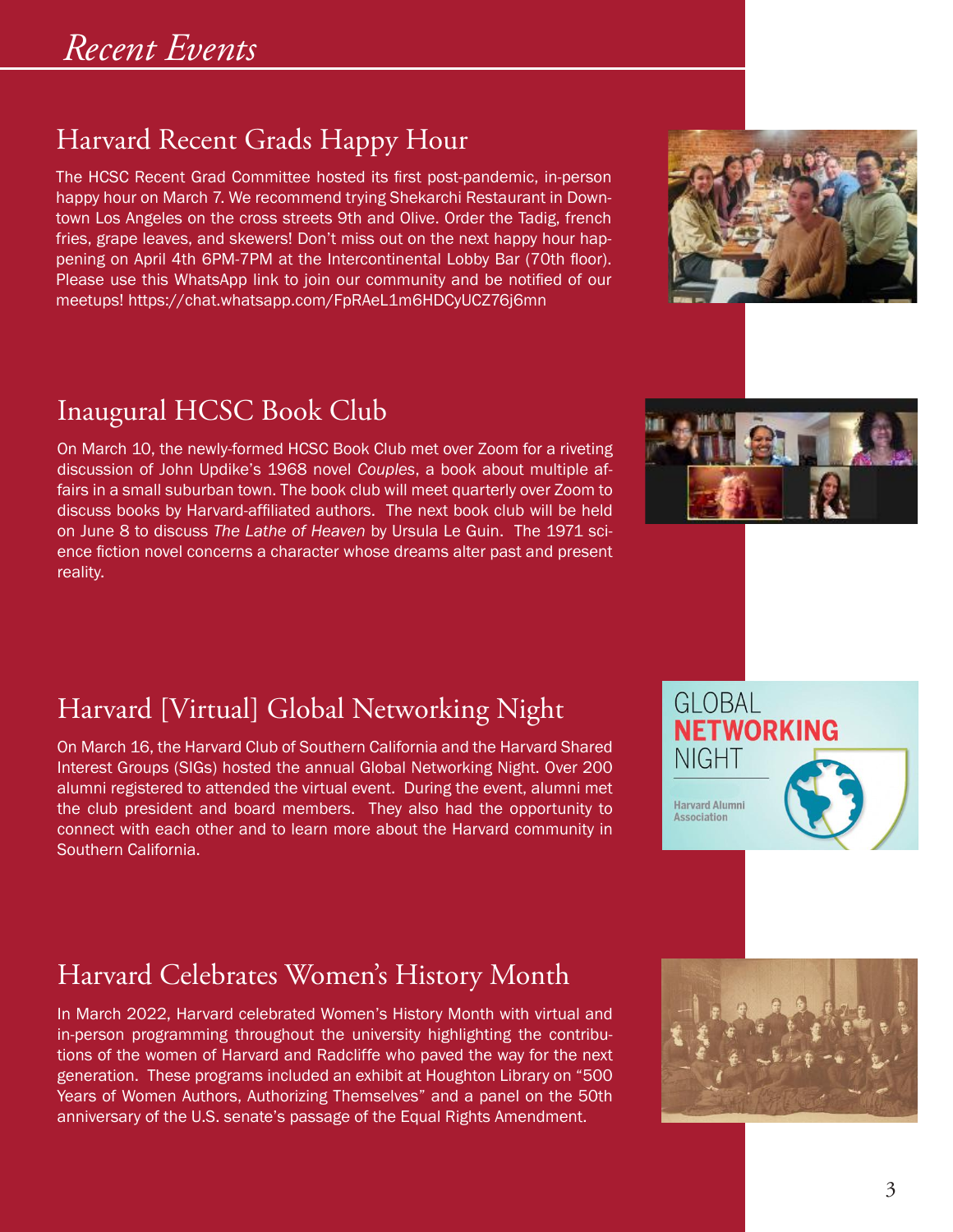### COVID Q&A with Pasadena Public Health Officer Dr. Ying-Ying Goh

On March 13, HCSC and the Stanford Club of Pasadena co-hosted a virtual event with Dr. Ying-Ying Goh, Pasadena's public health director and public health officer. Dr. Goh is a Stanford graduate and Harvard-trained expert of public health, who is leading one of Southern California's largest cities during these tumultuous times. Attendees had the opportunity to participate in an intimate discussion with Dr. Goh and ask deep questions about the COVID health crisis and the future of public health.

### The Fight for Fair Housing

On March 17, Reed Colfax, Esq., Partner at Relman Colfax, a civil rights litigation law firm that litigates challenges to discrimination in housing, public accommodations, and employment, spoke to the HCSC community. Mr. Colfax discussed the Fair Housing Act and the current types of housing discrimination. He spoke of the requirement that all cities, counties and agencies receiving federal funding "affirmatively further fair housing," and of California's own requirement that local agencies "further" fair housing in the face of the current housing crisis. The virtual discussion touched on how California's cuttingedge state-mandated housing goals attempt to bring us closer to "fairness" in housing. These California laws include efforts to: expedite and approve affordable housing developments; designate sufficient sites to meet local needs; authorize the payment of attorneys fees against persons who obstruct the development of affordable housing; prohibit discriminatory zoning; and apply significant sanctions on those who block the building of affordable housing.

### Harvard Baseball and Tennis Complete California Trips

The Crimson baseball and tennis teams completed Spring Break trips to Southern California in March. Harvard Baseball played a four-game series against Cal Poly on March 11-13, winning 2 games and losing 2 games, The team went on to win against Fresno State on March 15. They then played three games against UCLA, winning 1 game (a 5-0 shutout) and losing 2 games. Harvard Tennis played two matches at the Ed Collins Invitational in San Diego, California. The team beat the University of Utah with a score of 4-1, but lost a closely contested match to the University of San Diego, 3-4.

## **Harvard W3D Looking for New Chair**



#### Harvard W3D: Women in Defense. Diplomacy, and Development

Global Leaders Working Together Towards Sustainable Peace.

The Harvard Women in Defense, Diplomacy and Development (Harvard W3D) Los Angeles Chapter is looking for a co-lead to help engage the local community through social and educational events. If you are interested in the role, please contact Michele Perry, michele\_kawamoto@ post.harvard.edu and Alexa McCulloch, alexa\_mcculloch@icloud.com.





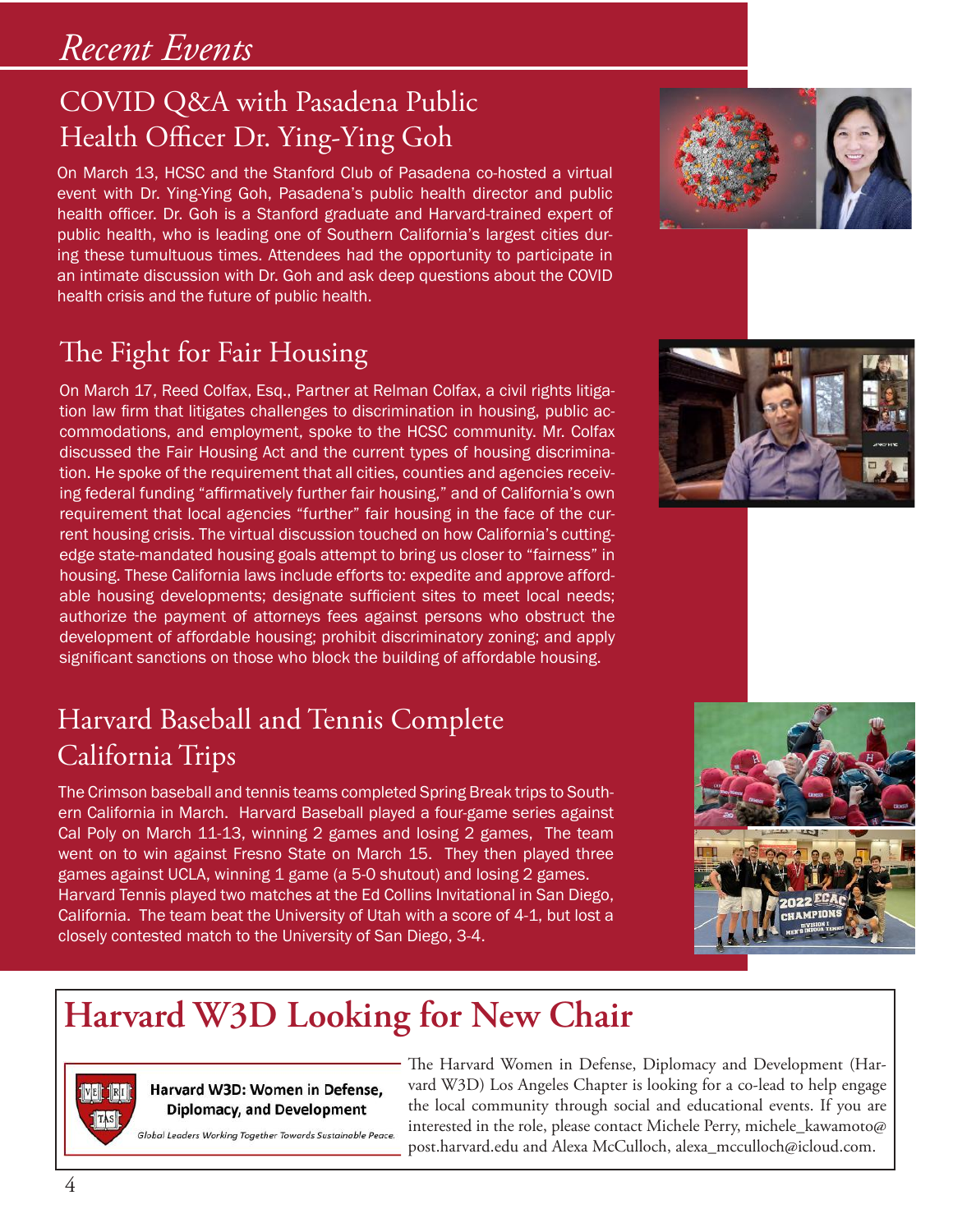

### Harvard Recent Grads April "First Mondays" Happy Hour

Start off your month with good food and new friends! We'll be meeting at the below listed location for Happy Hour from 6-7PM on the first Monday of April. Please RSVP below and contact us if you have any questions.

MON, APR 4 @ 6:00PM Intercontinental Hotel Lobby - on the 70th floor (Downtown LA) No charge, no host food and drinks

### *PACHINKO* Q&A with Writer-Producer Soo Hugh

Join us for a Q&A with writer-producer Soo Hugh, who serves as showrunner, executive producer, writer and visionary behind drama series *PACHINKO*, based on the international best-selling novel of the same name. The show will premiere March 25, 2022 on Apple TV+.

THU, APR 7 @ 5:30PM Virtual Event via Zoom \$5 for Harvard Club, H4A, Harvardwood, and Partner club members; \$10 for non-members.

### *How to Be Perfect*: Author Michael Schur '97 Talks with Eric Kaplan '88

Please join us for what promises to be the funniest philosophical discourse since Plato and Socrates matched wits at open mic night at The Parthenon as TV showrunner Michael Schur discusses his new book with fellow writerproducer Eric Kaplan.

TUE, APR 19 @ 7:00PM Virtual Event via Zoom No charge

### Myron Kayton Science Pub #20 - The Past, Present and Future of the James Webb Space Telescope

Dr. Alan Dressler, Astronomer Emeritus at the Carnegie Observatories, will speak for the second time at our Science Pub to describe the history and recent launch of this incredible space instrument featured in news articles around the world.

SUN, APR 24 @ 3:00PM Virtual Event via Zoom No charge







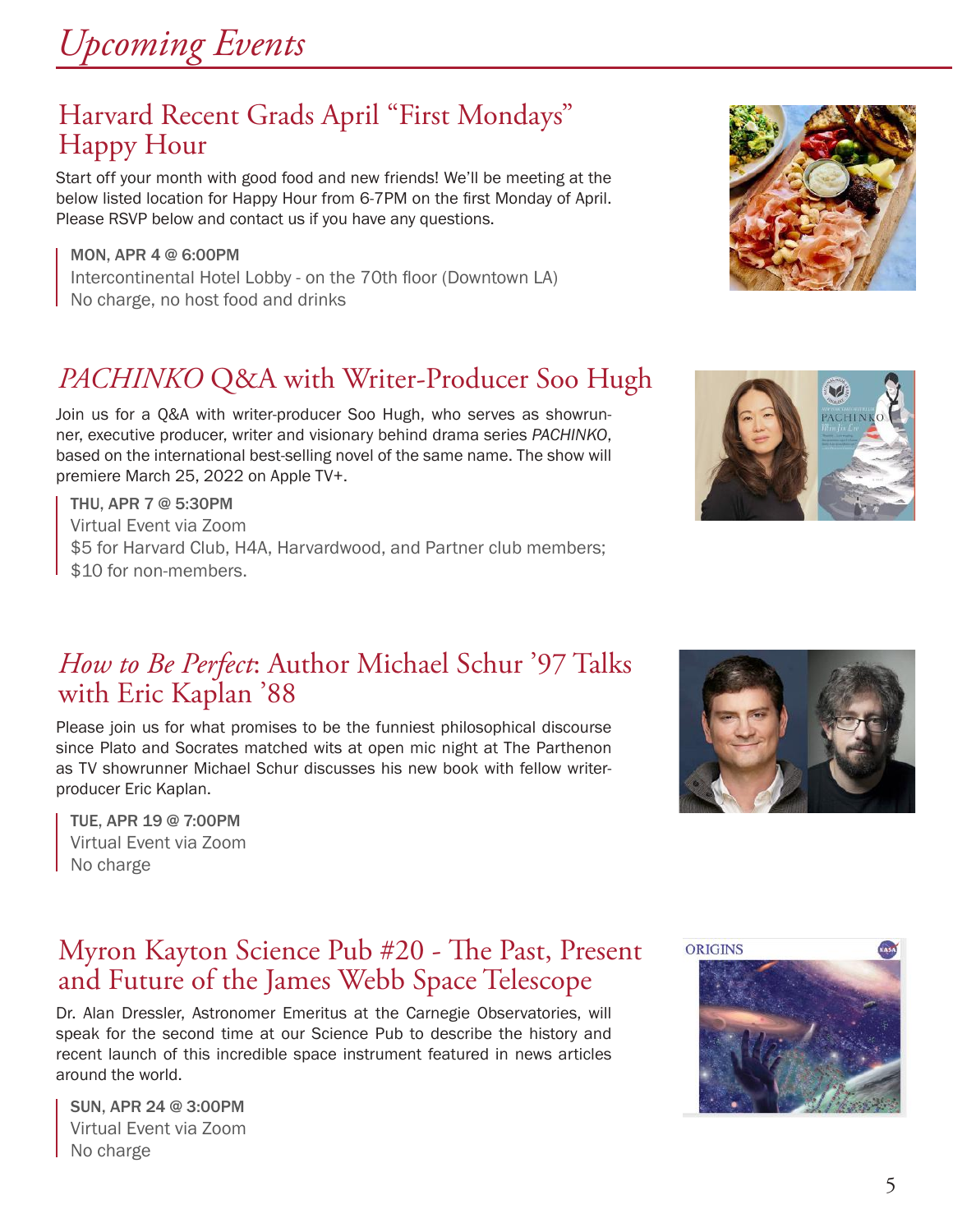### Kids' Foil Fencing Class Taught by an Olympian

Elite Fencing Club, a 10,000-square-foot facility near Marina Del Rey, is offering an "Introduction to Foil Fencing" class for kids ages 8-14. This special class for the Harvard community is a great opportunity for your child to experience the sport of foil fencing. To provide the best experience possible, we will be limiting attendance to 30 kids.

SAT, MAY 14 @ 1:00PM Elite Fencing Club \$15, members; \$25, non-members

### Los Angeles County Arboretum Visit

Self-guided group visit with an opportunity for coffee and socializing before exploring the gardens. The Arboretum has 127 acres of plants, natural landscapes, wildlife and historic buildings. Alumni will have the opportunity to discover plants and trees from all over the world as you wander along paths and learn about California history on your journey through the garden.

SUN, MAY 15 @ 9:00AM Los Angeles County Arboretum \$13, members; \$20, non-members; \$5, children (5-12); Free, children under 5

### Virtual Book Club: Discussion and Q&A with Vanessa Hua

Join fellow alumni for a Book Discussion and Q&A with bestselling author Vanessa Hua for her new book *Forbidden City.*

SUN, MAY 22 @ 2:00PM Virtual Event via Zoom \$5, Harvard Club members; \$5, H4A members; \$5, Harvardwood members; \$10, non-members

### Myron Kayton Science Pub #21 - Mathematical Models of the Spread of Diseases

UCLA Mathematics professor Mason Porter will describe how to model social networks, as well as how diseases and misinformation spread across them.

SUN, MAY 29 @ 3:00PM Virtual Event via Zoom No charge

6







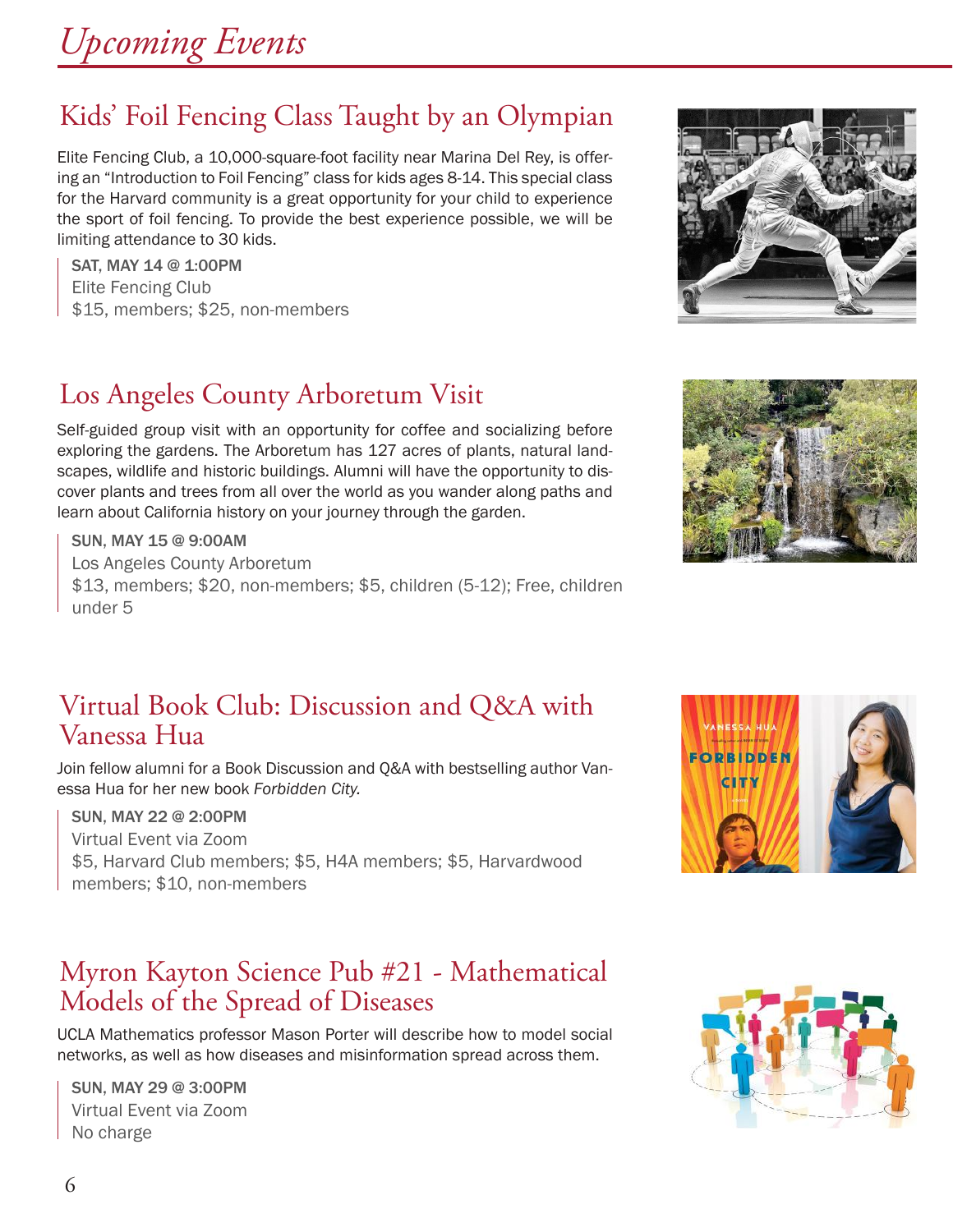### *Q&A from 02138:* Alexandra "Ali" Medina '22



Alexandra "Ali" Medina '22, is a concentrator in History with a secondary in Film and Visual Studies, residing in Currier House. She was born in Pasadena, California and graduated from Polytechnic High School, where she enjoyed running cross country and the two days a year when it would rain. She was captain of the debate team which won the best team all four years and tripled in size under her leadership. She was the editor of the opinion section of the newspaper and successfully changed it to include more gender and racial minorities. Her sister, Laura '19, lived in Leverett House. Her brother, Andrew '15, lived in Quincy House and was featured in a student profile in the alumni newsletter. Her father, Daniel A. Medina '79, MBA '83, also resided in Leverett House. At Harvard, she is a member of Fleur De Lis, a Harvard recognized gender-neutral social club, Harvard Undergraduate Law Review, and a member of the debate team. This past summer she was a research analyst at the Technology Policy Institute. The prior summer, she was an intern in the U.S. Attorney's Office in Los Angeles.

#### *HCSC: What surprised you about being a student at Harvard?*

AM: What surprised me most about Harvard was how it can feel so big and small at the same time. Considering its relatively small student body, there are so many different interests represented and Harvard is deliberate about building multiple communities so you get to meet more people. As a result, it's so easy to find people you get along with and who push your thinking because they see the world in an entirely different way. It's a really unique and exciting thing about Harvard that made turning to online and off-campus learning so devastating.

#### *HCSC: When was the first time you visited Harvard and what were your impressions at that time?*

AM: Visiting Harvard the first time, I experienced it through the lens of my father who attended Harvard and loved it. I was a little suspicious because he was so positive and effusive, but I can genuinely say that my experience has made me love Harvard just as much as him.

#### *HCSC: What was your favorite class (or professor) and why?*

AM: My favorite class at Harvard has been a history class I took as a freshman called The History of American Populisms with Professor Brett Flehinger. This class is the reason I'm a History major because it showed me how fundamentally the present and present-day issues are tied to and derived from the past. As someone who has always wanted to make change in the world, taking this class helped me realize how important it is to understand patterns, cause-and-effect, and how the complexity of all our current issues is informed by an intricate past.

#### *HCSC: What has been your funniest moment at Harvard?*

AM: When I was a freshman I took a class on propaganda films with my sister, Laura, who was then a senior. She took the class so we could hang out, rather than out of deep interest for the topic; as a result, she didn't do all of the readings week to week and so she would show up to our section and wing it. Meanwhile, I would read every single page of the assignments, watch every single minute of film, and take copious notes at lectures. But then my sister would saunter into section and impress our TF. There was this one time where she hadn't done the reading but needed to participate so she made some point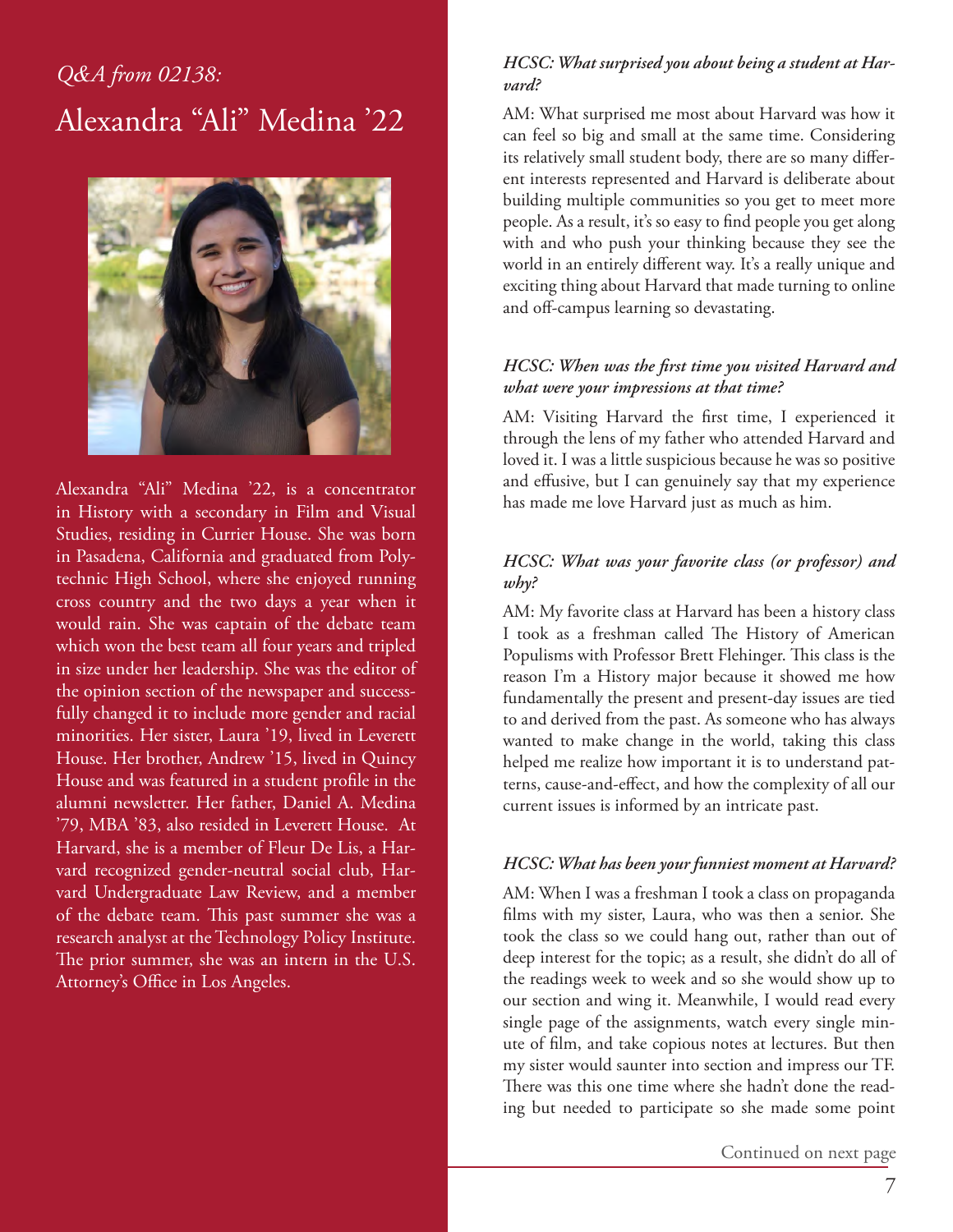#### Continued from page 6

about how the discussion reminded her of her time at an all-girls school. I was rolling my eyes so hard but then our TF says, "That's a very nuanced point, Laura. Thank you." Meanwhile, getting our TF to say anything that complementary about me would have been like drawing blood from a stone. To this day, that is an inside joke in my family about how "nuanced" my sister is and how I probably didn't get it because it was too "nuanced."

#### *HCSC: If you were President of Harvard, what would change?*

AM: I'll really excited how Harvard is divesting from fossil fuels and hope will soon divest from prisons as well. I think generally Harvard has so much money that I wish it would use more of it to affect positive change on the world around them or even be willing to spend more money on the student experience. For example, making students pay for laundry and their own detergent feels a little insane considering how much money Harvard has.

#### *HCSC: What do you miss most about Southern California (other than the weather, food and family)?*

AM: West Coast culture is very different from East Coast culture. For the most part, I prefer East Coast culture but if there's one thing that bothers me it's how some people turn to pretentiousness to feel and appear smart. You don't see that behavior rewarded on the West Coast like on the East Coast.

#### *HCSC: How do you think Southern California will figure into your future after Harvard?*

AM: I'm not sure. There's a lot I love about Southern California and I think it's very possible I end up here. That being said, I'd like to see and live in a little more of the world before I come back.

#### *HCSC: How did you manage the transition to virtual classes?*

AM: Although I was sad to lose the on-campus aspect of learning and still find it objectively worse than in-person, I loved virtual classes. I liked not having to wake up early and walk to class. I liked being able to end class and immediately walk into my kitchen and talk to my friends about my thoughts. I enjoyed living with my friends in this unique, off-campus setting. Also, having taken the previous semester off, I just really missed school and was happy to be back.

#### AM: *HCSC: How did you intend to spend the summer after graduation?*

I plan to work in public service and law.

#### **President** Joan Chu Reese '85

**Executive Vice President** Gary Barkin '86, JD '93

**Vice Presidents Communications** Pooja Nair JD '11 Brittany Wang '17

**Vice Presidents Finance/Financial Aid** John Luna '03 Corey Mazza '08

**Vice Presidents Membership** Marsha Hirano-Nakanishi EdD '81 Matthew Stasior '87

**Vice Presidents Orange County** German Enciso HMS Research Fellow '07-'09 A. J. Rogers MD '79

**Vice Presidents Programs** Madeleine Mejia EdM '00 Maiya Williams Verrone '84

**Vice Presidents Radcliffe** Elizabeth Gillis '82 Kay Park '87

**Vice Presidents Schools** Harry Kim '86 Eva Plaza '80

**Secretaries** Jennifer Hsu '95 Lisa Watanabe-Peagler '02

**Past President** Patric M. Verrone '81

**HAA Regional Director** Kay Park '87

#### **BOARD MEMBERS**

Steven M. Arkow '84 Jonathan Aibel '91 Joanna Chan '02 Laura Gomez '86 Karen Hernandez MBA '00 Michael Kline '88 Jade Le '10 Maurice Levin '78, MBA '84 Adia Matthews '10, MBA '15 Sonia Molina DMD '89, MPH '89 George B. Newhouse '76 E. Dryden Pence III '82 Andy Riemer EdM '18 Joe Rogers '86 Ethel Seminario-Laczko EdM '84 Peter Shimamoto JD '85 Kenneth S. Williams '78

#### **CLUB NEWSLETTER/ WEBSITE**

Terry Nathan (310) 546-5252 email: HarvardSoCal@gmail.com

This newsletter accepts items for publication. Materials must be submitted by the 12th of the prior month to appear in the following newsletter. Please include a phone number or email address with all submissions. Email submissions to: HarvardSoCal@gmail.com.

Harvard Club of Southern California 1020 Manhattan Beach Blvd, Suite 204 Manhattan Beach, CA 90266

8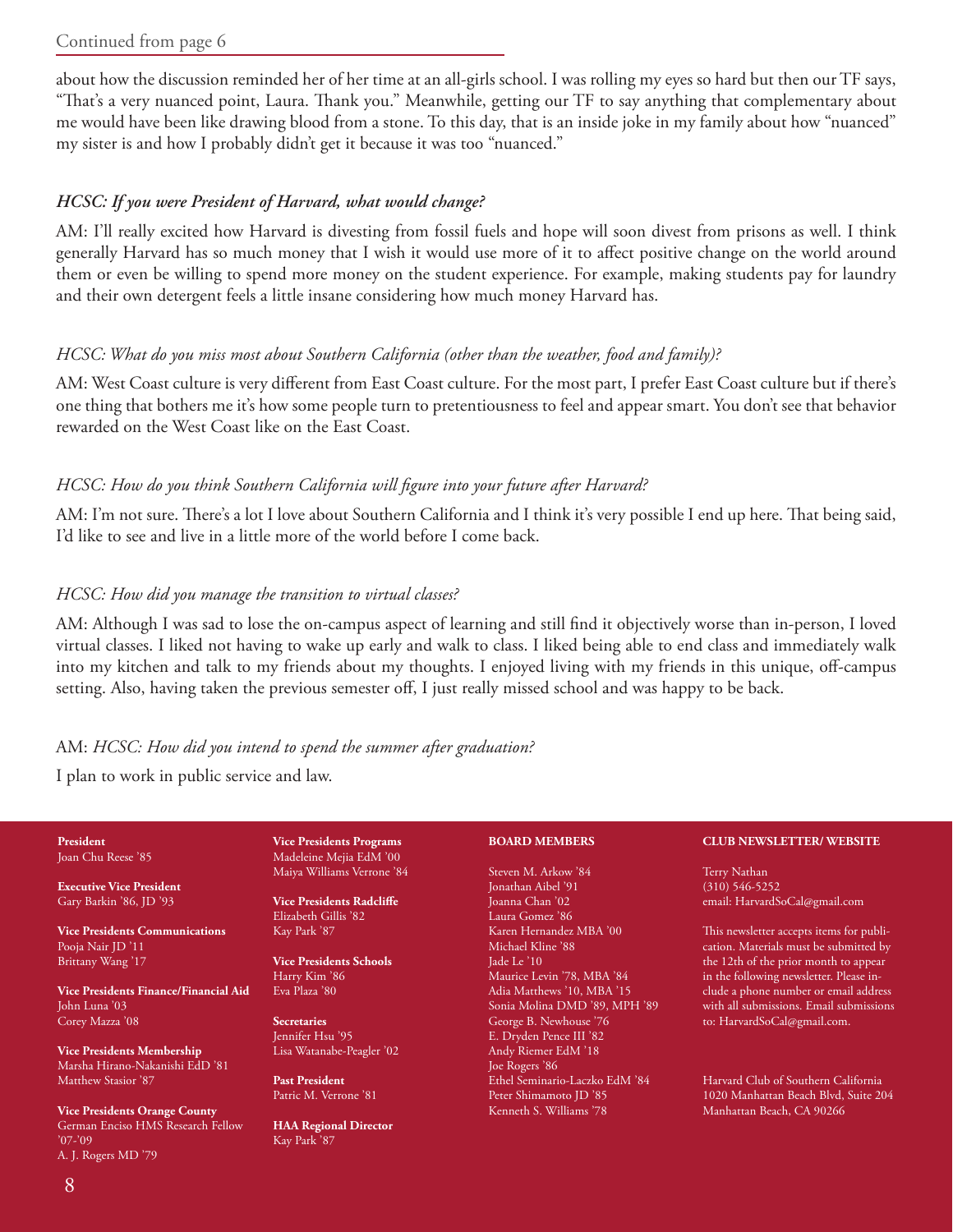#### **VEL JRIT** TAS

## 2022-2023 CLUB ELECTION BALLOT

Pursuant to Article IV, Section 1 of the Club By-Laws, the Nominating Committee is pleased to present the following nominations for officers and directors of the Harvard Club of Southern California for the year 2022-2023:

#### **OFFICERS:**

#### **Title Name**

| President                | Joan Chu Reese '85                            |
|--------------------------|-----------------------------------------------|
| Executive VP             | Gary Barkin '86, HLS '93                      |
| <b>VP</b> Communications | Pooja Nair HLS '11                            |
| VP Finance               | John Luna '03                                 |
| VP Finance               | Corey Mazza '08                               |
| VP Membership            | Marsha J. Hirano-Nakanishi EdD '81            |
| VP Membership            | Matthew Stasior '87                           |
| VP Orange County         | German A. Enciso, HMS Research Fellow '07-'09 |
| <b>VP</b> Orange County  | A.J. Rogers MD '79                            |
| VP Programs              | Madeleine Mejia EdM '00                       |
| VP Programs              | Maiya Williams Verrone '84                    |
| VP Radcliffe             | Elizabeth Gillis '82                          |
| VP Radcliffe             | Kay L. Park '87                               |
| VP Schools               | Harry Kim '86                                 |
| VP Schools               | Eva Plaza '80                                 |
| Secretary                | Jennifer Hsu '95                              |
| Secretary                | Lisa Watanabe-Peagler '02                     |
| Past President           | Patric M. Verrone '81                         |

#### **DIRECTORS:**

| Term Ending 2023 |                               |
|------------------|-------------------------------|
| Director         | Karen Hernandez MBA '00       |
| Director         | Maurice Levin '79, MBA '84    |
| Director         | Adia Matthews '10, MBA '15    |
| Director         | Sonia Molina DMD '89, MPH '89 |
| Director         | Jose Sanchez '89              |
| Director         | Brittany Wang '17             |
|                  |                               |

#### **Term Ending 2024**

| Director |  |
|----------|--|
| Director |  |
| Director |  |
| Director |  |
| Director |  |
| Director |  |

Steven M. Arkow '84 Catherine Bond '20 Jade Le '10 Glenn Nano '98 Andy Riemer EdM '18 Kenneth S. Williams '78

#### **Term Ending 2025**

Director Joanna Chan '02 Director Michael Kline '88 Director George B. Newhouse, Jr. '76 Director Joe Rogers '86 Director Ethel Seminario-Laczko GSE '84 Director Peter Shimamoto JD '85

*This slate of candidates has been approved by the Board of Directors. All candidates are running unopposed. Members may vote for every candidate on the Election Ballot should they choose to do so.*

Marked ballots must be delivered to the Club Secretary by May 28, 2022: *Harvard Club of Southern California, 1020 Manhattan Beach Blvd., Suite 204, Manhattan Beach, CA 90266.*